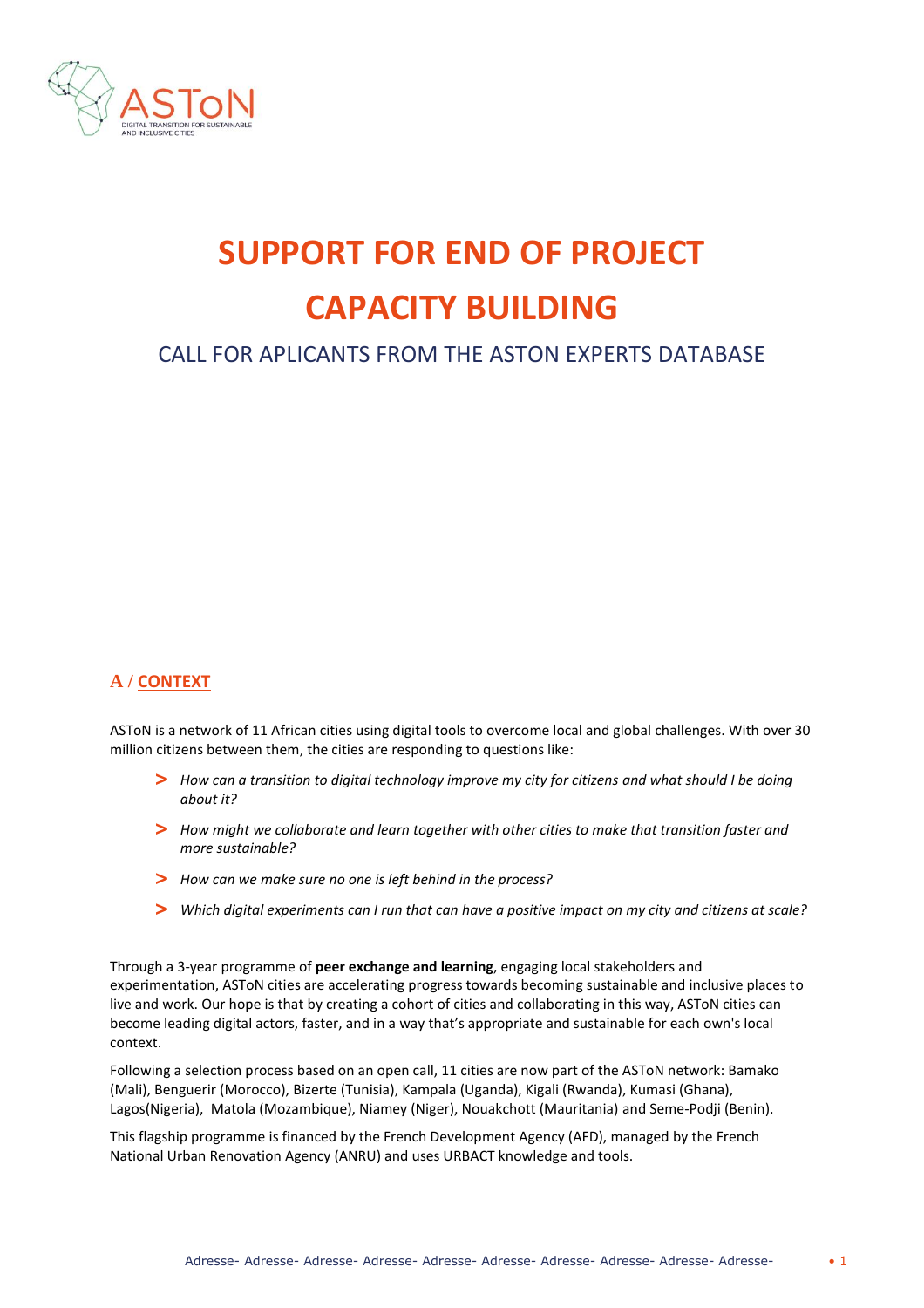## **B / HOW IT WORKS**

The network kick-started its activities September 2019 and it is due to last until December 2022. The activities are organized in **3 phases** as follows:

| <b>EXPLORE</b>                                                                                                                                                                           | <b>ENGAGE</b>                                                                                                                                                                                                                                                | <b>EXPERIMENT</b>                                                                                                                                                                     |
|------------------------------------------------------------------------------------------------------------------------------------------------------------------------------------------|--------------------------------------------------------------------------------------------------------------------------------------------------------------------------------------------------------------------------------------------------------------|---------------------------------------------------------------------------------------------------------------------------------------------------------------------------------------|
| Through research and visits we<br>published a baseline study of<br>where cities are now with a vision<br>of what's next - what we'd like to<br>learn, and how far we think we can<br>go. | By the end of ENGAGE phase, cities will<br>have a clear vision, an action plan to<br>reach that vision, a stakeholder group<br>to put the plan into action and ways to<br>validate what's working and what's not.<br>Besides the local work, we're holding a | The 'doing' phase where we're each<br>implementing pilot projects,<br>experimenting, working on our challenges<br>in our respective cities, and leaving no<br>one behind as we do so. |
| Cities started to involve <b>local</b><br>stakeholders and build up a picture<br>of what it's going to take, to make<br>the changes we want, and what<br>we'll each need to do it.       | series of transnational meetings,<br>workshops and exchanges to share<br>ideas and what we are learning.<br>We're equally looking into the skills<br>needed for cities to succeed their<br>digital transition.                                               | By the end of EXPERIMENT phase, cities<br>will have a clear idea of the actions which<br>are <b>bankable</b> and not and the <b>calendar</b><br>for action.                           |
| Sept 2019 - June 2020                                                                                                                                                                    | <b>July 2020 - December 2022</b>                                                                                                                                                                                                                             | Dec 2021 - June 2022                                                                                                                                                                  |

Phase 2 activities are organized around **3 components** as follows:

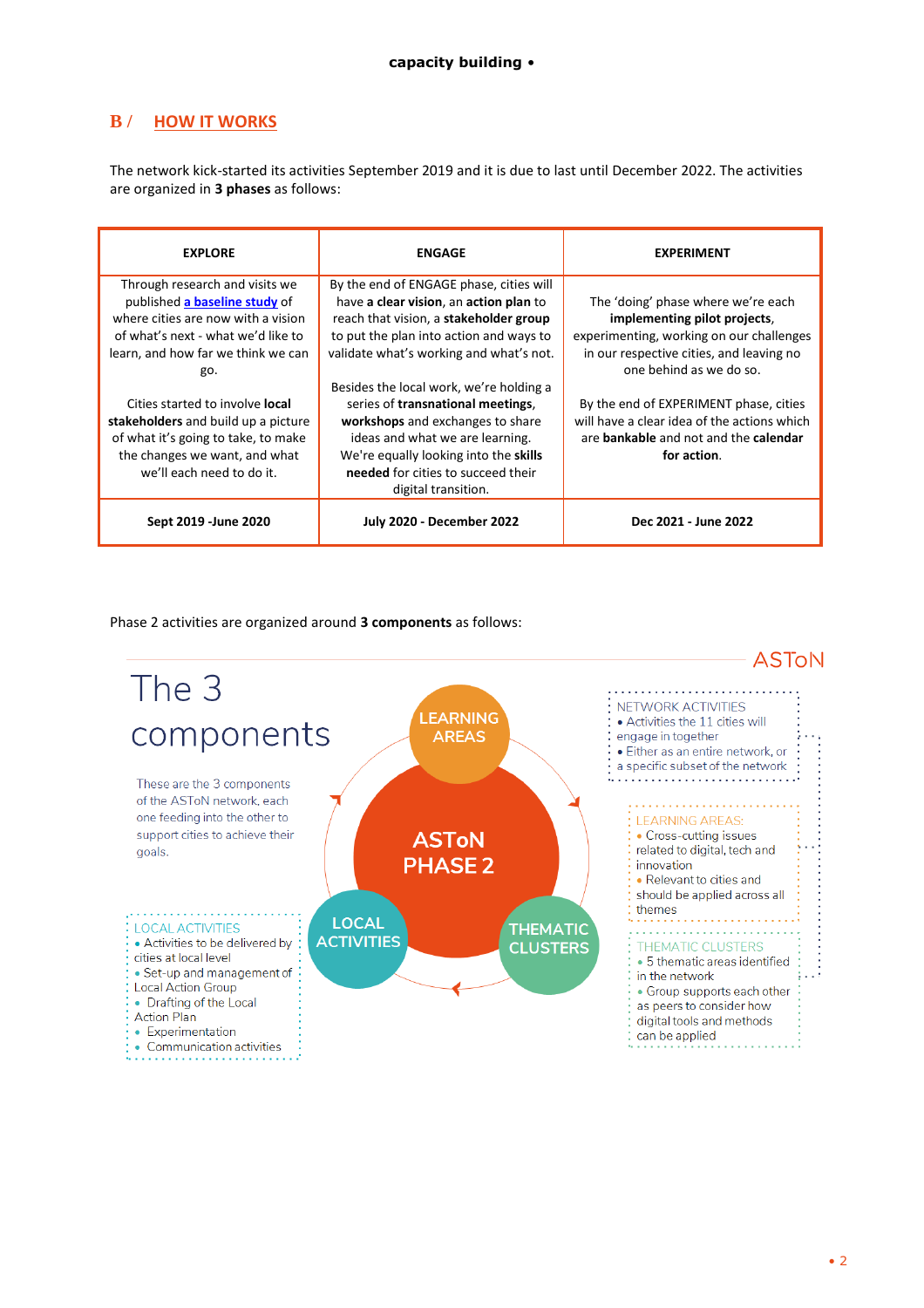#### **C / CAPACITY BUILDING FOR THE END OF THE PROJECT**

ASToN key objective is to reinforce the capacity of city practitioners that are involved in the network. Our starting assumption is that the digital transformation of cities should have local authorities in the drivers' seat. In order for that to happen, a specific set of knowledge and skills regarding the governance of digital technologies are needed. Furthermore, we believe that cities working together, exchanging lessons and good practices can enable the creation of a cohort of city leaders able to drive change locally and impact the global trends as well.

The key principles of our capacity building approach have been highlighted in [the ASToN Baseline Study.](https://aston-network.org/wp-content/uploads/2021/05/Aston-BaselineStudy-VA-210430-JB.pdf)

#### **D / SERVICES TO BE PROVIDED**

ASToN Secretariat is looking for a consultant to contribute to the network working method and tools provided to the cities until the end of the project activities December 2022.

The tasks to be completed are the following:

- 1. END OF THE PROJECT METHOD AND VISION
	- **>** Contribute to design and delivery of the overall project vision and method for the extension period
	- **>** Co-design the calendar & working method for the extension period
- 2. END OF THE PROJECT METHOD AND TOOLS FOR CITIES
	- **>** Design & deliver the methodological approach for ASToN cities
	- **>** Deliver learning areas stream (meetings, calls, online activities, guidance) + update it based on cities learning needs
	- **>** Produce quarterly guides and tools and other guidance that might be required by the network
	- **>** Co-design and produce content for in-person all-partner meetings (2 encounters: mid-way experimentation and end of the project final event)
- 3. END OF THE PROJECT KNOWLEDGE CAPTURING & SHARING
	- **>** Contribute to the implementation of the final knowledge capturing sharing plan, by providing content to different outputs, lead on the production of specific outputs, linked to methods and tools (points 1 and 2 above).
	- **>** Support spreading the word about ASToN and our results by contributing to the implementation of the ASToN partnership strategy : liaising with potential partners, draft concept notes and other proposals

The tasks will be carried out in close consultation with the ASToN Secretariat.

The contract will run until 31 December 2022.

A maximum budget of 40.000 € without VAT is available for the period June - December 2022 for this work.